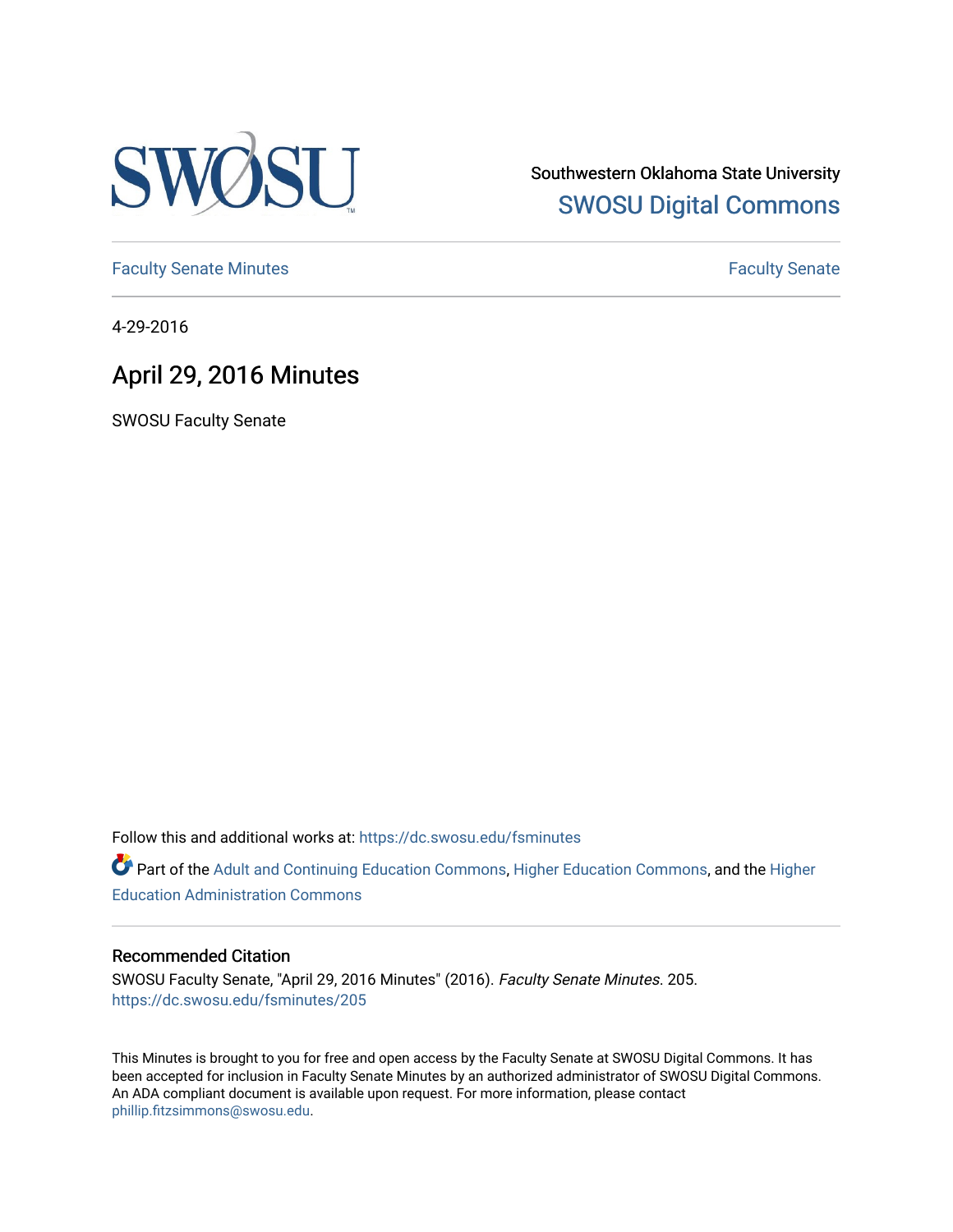# SWOSU Faculty Senate

# April 29, 2016 Unapproved Minutes

- I. **Call to Order**: Faculty Senate President Jared Edwards called the meeting to order at 2:00 P.M. in HEC 201.
- II. **Establishment of a Quorum**: Tammy Blatnick, John Bradshaw, Krista Brooks, Cindi Albrightson (for Brad Bryant), Lisa Castle, Tommye Davis (via ITV), Stacey DiPaolo, Jerry Dunn, Jared Edwards, Kristin Griffeath, Cheri Walker (via ITV) (for Tiffany Kessler), Sunu Kodumthara, Ron Koehn, Doug Linder, Jim Long, Scott Long, Kris Mahlock, Tom McNamara, Evette Meliza, Bo Pagliasotti, Cynthia Pena, Linda Pye, Les Ramos, Lisa Schroeder, Karen Sweeney, Marcy Tanner, Wayne Trail, Muatasem Ubeidat, and Trisha Wald.
- III. **Certification of Substitutes**: Cheri Walker for Tiffany Kessler (Pharmacy) and Cindi Albrightson for Brad Bryant (Engineering Technology).
- IV. **Approval of Minutes**: March 2016 minutes approved by a voice vote with no opposition.
- V. **Special Guest**: Athletic Director Todd Thurman: Mr. Thurman spoke to Faculty Senate regarding the expansion of women's cross country to include women's track starting in the Fall of 2016. The team will use the Weatherford Public Schools' track to train, will not need to buy any equipment and costs for travel/scholarship will not increase for three (3) years. Mr. Thurman also spoke of the track program's ability to help with recruitment and enrollment of students and that the current cross country coach will also be the track coach.

# VI. **Announcements**

# **a. President Jared Edwards**

- *i. Executive Council Meeting of 4/4/16*
	- 1. Changes to rules for exempt and non-exempt status (affects eligibility for overtime.
		- a) Salary test was \$23,600 and will be \$50,440 (does not affect faculty)
		- b) Around 51 people on campus are expected to be affected
		- c) New rule may include an automatic increase in the salary test each year
		- d) There seems to be a rush to enact, and no one is sure when it will happen
	- 2. Budget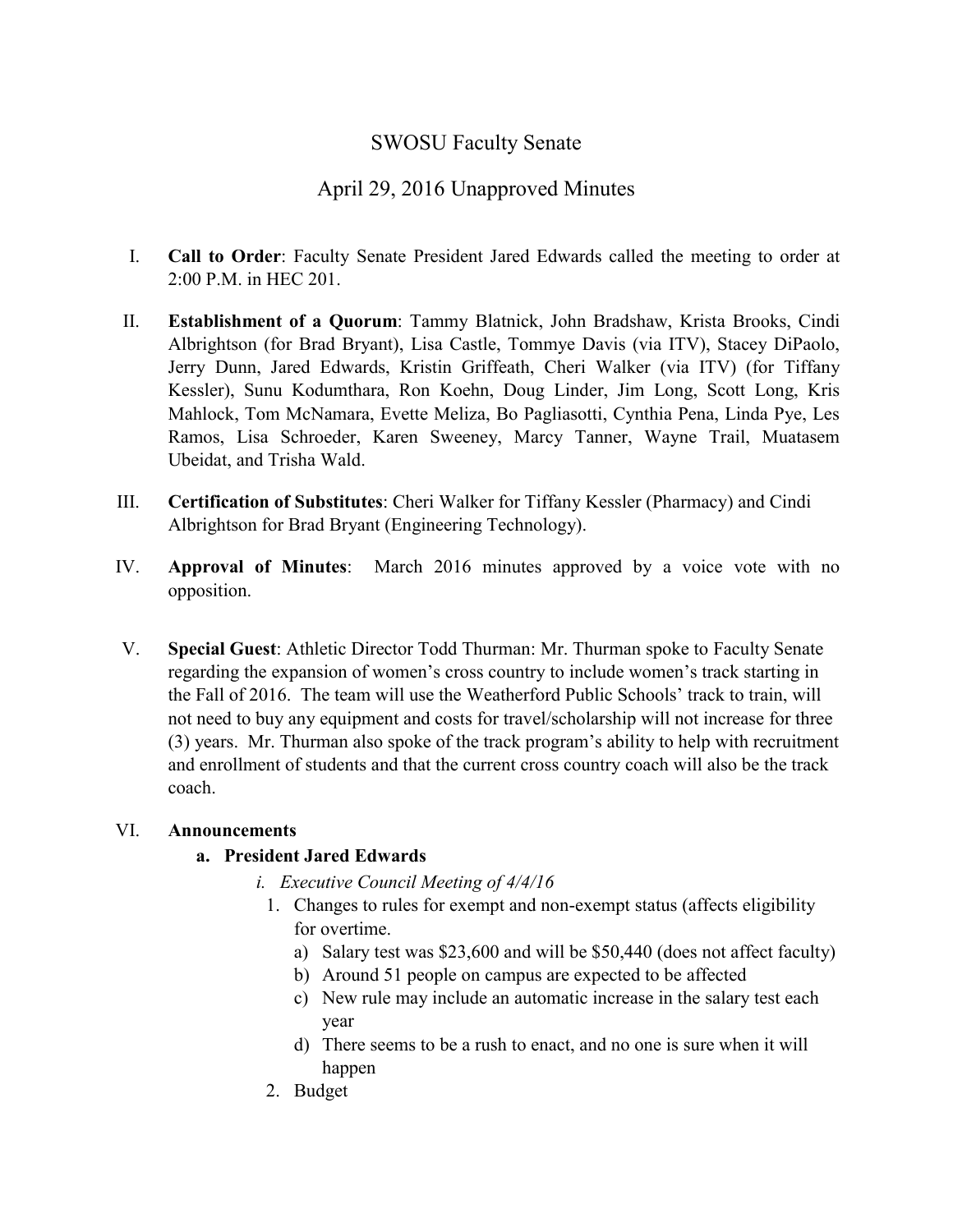- a) -\$2.8 million this year with over \$2 million coming after the initial budget
- 3. Discussion of track program by A.D. Thurman
- *ii. Administrative Council Meeting of 4/4/16*
	- 1. Reviewed changes to non-exempt status
	- 2. Bulldog Wellness Website is under Faculty/Staff Tab
- *iii. Meeting with Provost on 4/25/16*
	- 1. Discussion focused on budget concerns and that any additional cuts to the budget would require personnel reduction. Supplies and travel will be restricted.

# **b. Secretary/Treasurer Trisha Wald**

- i. Roll Sheet—please sign
- ii. Treasurer's Report
	- 1. Banc First
		- a. March Balance: \$1408.74
		- b. Current Balance: \$1408.74
		- 2. University Account
			- a. March Balance: \$105.01
			- b. Current Balance: \$105.01
- **c. President-Elect Tom McNamara**: Nothing to report.
- **d. Past President Evette Meliza**: Nothing to report.
- **e. Student Government President Austin Cantrell**: Not present, but sent email to President Edwards regarding newly elected SGA President who would be taking over as SGA representative to the Faculty Senate.

# VII. **Reports from Standing and Ad Hoc Committees**

# **a. Report from Personnel Policies (Wayne Trail)**

i. **Proposed Changes to Faculty Handbook based on request from Dr. South are as follows: "**A minimum of two most recent (2) evaluations shall be included. The evaluations must be since the last promotion or since coming to SWOSU if the candidate has not been promoted/tenured at SWOSU. **Chairs will use the Chair Evaluation of Faculty Form for non-tenured applicants. Chairs and Associate Deans will use Post Tenure Review Department Chair or Associate Dean Evaluation Form for tenured applicants."**

(the continuance part below does not change)

**"Continuance Procedures on p. 92-93. Perhaps in section 1 Application Materials, section a), we could add "Department Chair/Associate Dean will supply an evaluation of the faculty member. Chairs will use the Chair Evaluation of Faculty Form."**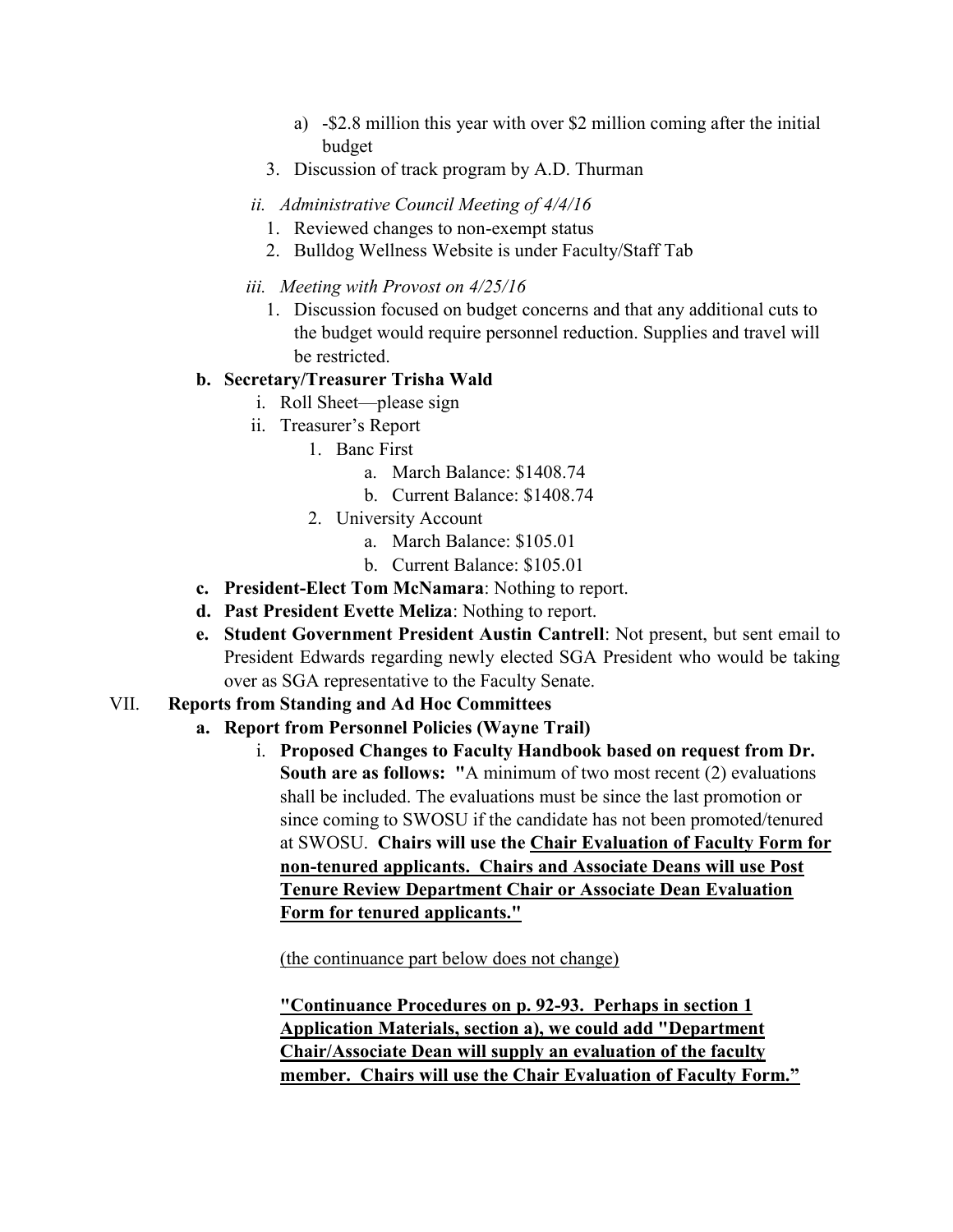part 6. on p 96 under post-tenure review should probably specify the name of the documents viz.,

"The Department Chair/Associate Dean forwards his/her evaluation **using the Post-Tenure Review Department Chair or Associate Dean Evaluation Form and the Post Tenure Review Form Cover Sheet** (and improvement plan, if any), the faculty vita, the AURC evaluation, and the candidate's written response (if any), to the dean. The dean should receive this evaluation no later than November 15."

Motion to accept this report, as amended, passed by a voice vote without opposition.

**b.** Audit Committee (Jim Long)

The 2015 - 2016 Audit Committee conducted a review of the bank statements between the dates of March 17, 2015 and April 29, 2016.

There were no discrepancies found in either the bank or the University Accounts.

#### VIII. **Unfinished Business**

- **a.** (Resolved at the March Meeting, but in need of additional attention) Due to concerns stemming from the perception that the Faculty Senate discussion regarding international students has resulted in no specific action, it is proposed the Faculty Senate authorize the following actions in given order:
	- i. The President of the Faculty Senate shall seek specific information on the current timetable for addressing the successful transition of international students.
	- ii. If there is no clear plan and/or timetable to form an advisory board to address these and other major concerns, the President of the Faculty Senate shall request that an advisory board be established as soon as possible.
	- iii. If the university administration does not form an advisory board by January 29, 2016, then the Faculty Senate shall organize an advisory board to analyze concerns and provide recommendations to the administration.

#### IX. **New Business**

### **a. Elections—Nominating Committee (see Appendix A)**

i. **Faculty Senate Motion 2016-04-01:** Motion to accept the 2016 Faculty Senate Committee Slate ballot, with one (1) change, that being to substitute Jon Henrikson for Marcy Tanner on the Academic Appeals Committee, passed by a voice vote without opposition.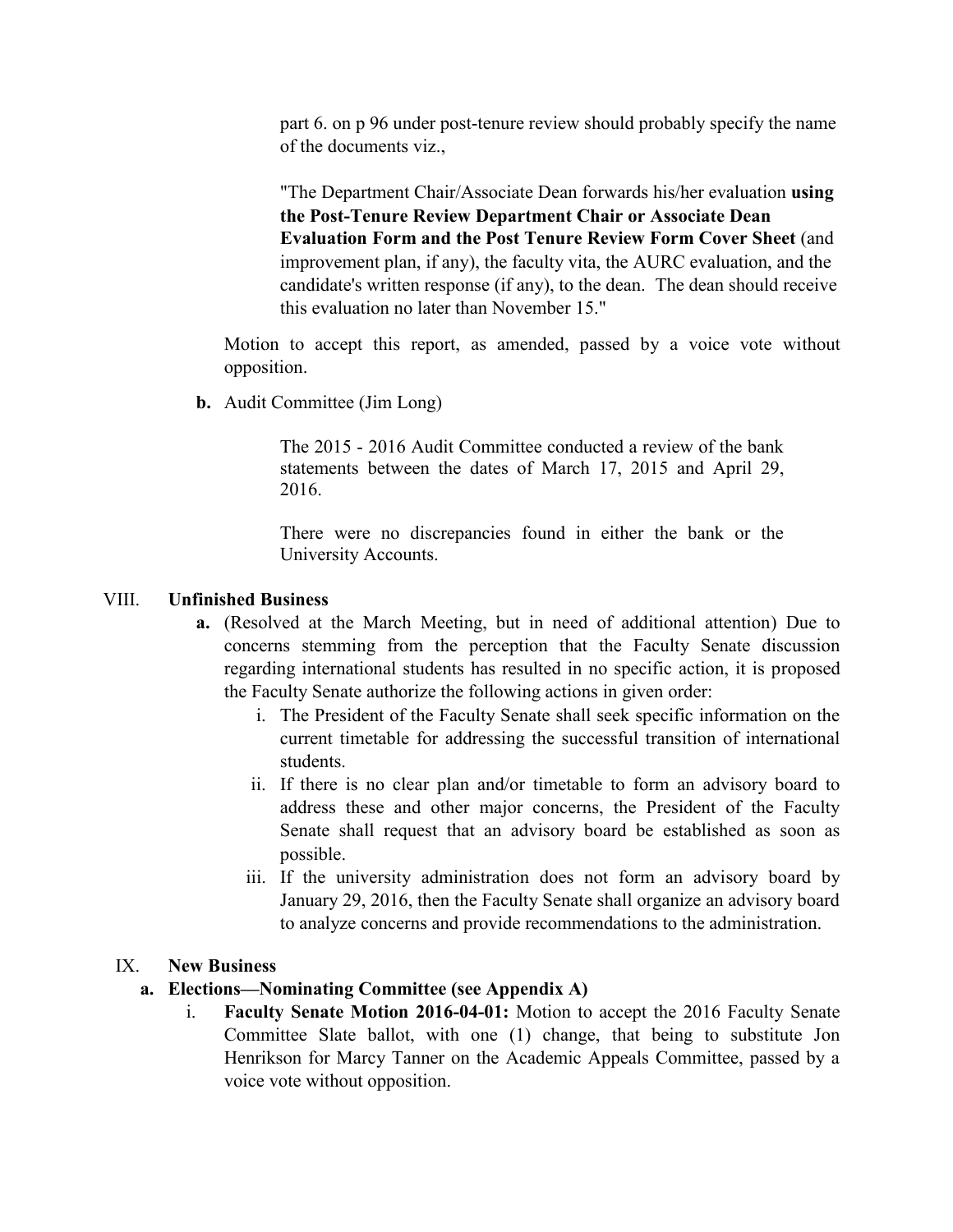- ii. **Faculty Senate Motion 2016-04-02:** Karen Sweeney volunteered to serve as 2016/2017 Secretary Treasurer, which was approved by acclamation.
- **b. Motion on Office Hours Policy—University Policies Committee:**

**Faculty Senate Motion 2016-04-03:** Given (1) the increasing diversity of course formats offered throughout the academic year (traditional face-to-face, online, blended, etc.) and (2) the differences in hourly load, student enrollment, and salary provisions for summer teaching compared to the fall and spring semesters, it is requested that the Faculty Senate and the university administration consider the revision of the faculty office hours policy in the *Faculty Handbook* (Fall 2015, p. 47) (revisions are **bolded**):

### Office Hours

Full-time faculty are expected to keep a minimum of ten regular office hours each week. **Office hours may include physical office hours, online hours, or by phone.** It is recommended that office hours be maintained in both mornings and afternoons. Office hours should be posted on or near the office door. Part-time faculty are required to hold a proportionate number of office hours.

# **Summer Semesters** – **For summer courses, a minimum of one office hour per credit hour of teaching load should be posted each week. Additional office hours should be made available by appointment.**

Sayre Campus – Instructors teaching less than full-time may adjust office hours accordingly. It is recommended that office hours be maintained in both mornings and afternoons.

Motion was made to accept their recommendation and passed by a voice vote without opposition.

### **c. Resolution Regarding the SWOSU Bridge Program (see Appendix B): Faculty Senate Motion 2016-04-04:**

Whereas the faculty must play a central role in developing curriculum,

Whereas the SWOSU Bridge Program was formulated and implemented with minimal faculty input,

Whereas the formulation, implementation, and criterion for assessment of the program has remained opaque

Whereas relevant academic departments are shut out from evaluating the feasibility of the new program,

Whereas the proposed Bridge Program falls outside any existing academic unit,

Whereas the Bridge Program could incur extra costs of adjunct faculty, and administrators,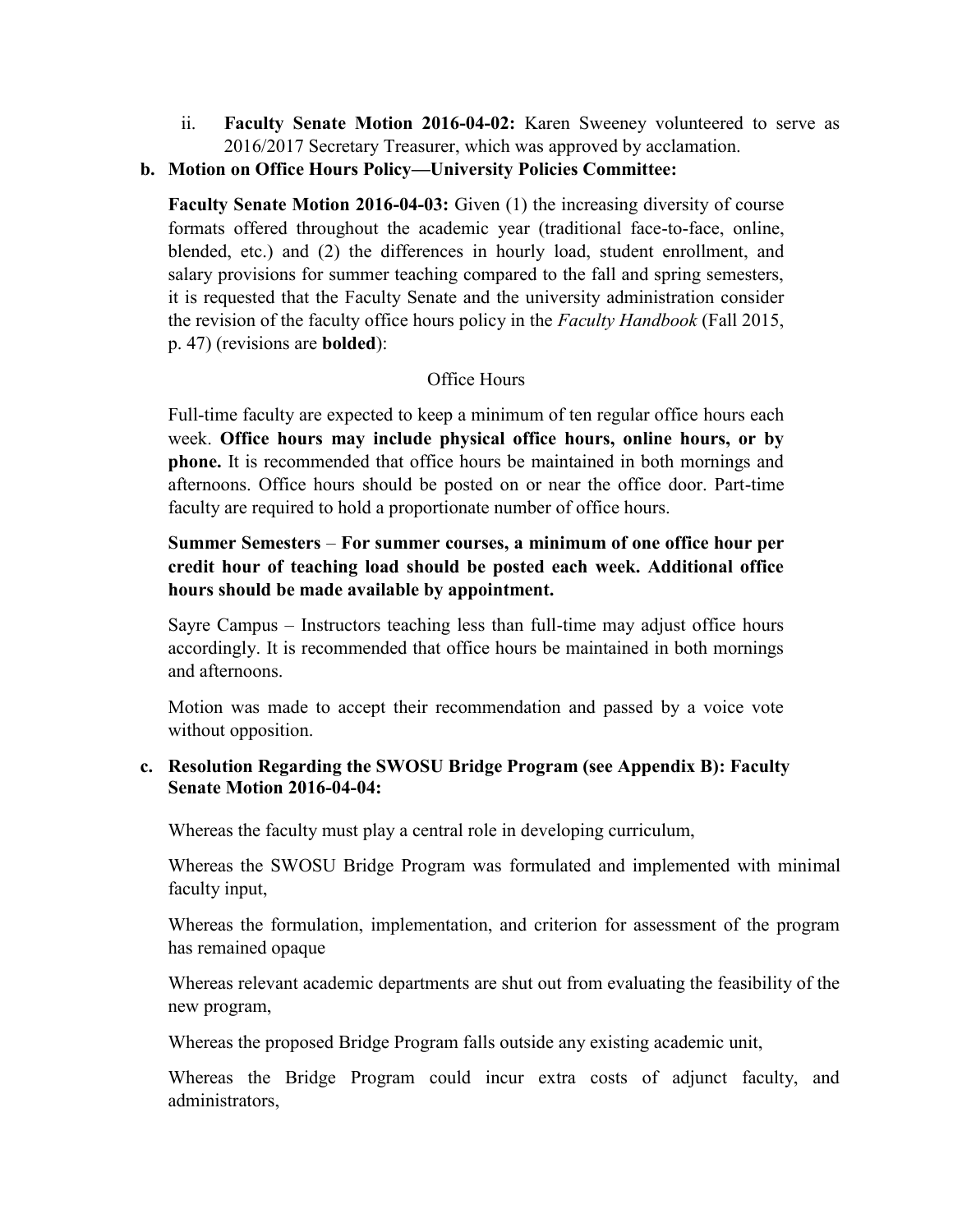Whereas the existing faculty and departments have expertise about the needs of SWOSU students,

Therefore, be it resolved that the Faculty Senate requests a moratorium on the implementation of the SWOSU Bridge Program until a productive discussion between the University administration and the faculty of SWOSU forming a fiscally viable plan or program to benefit students and support the existing faculty and departments of SWOSU.

Motion passed by a ballot vote, 26-2.

**d. Faculty Senate Motion 2016-04-05:** Due to the shared concerns of the Faculty and Staff of Southwestern Oklahoma State University and the presence of a revised Staff Council that was not in place when the current Faculty Senate membership was constructed in the current Faculty Senate Constitution (ratified in 1997), it is hereby moved that Faculty Senate begin the process of Constitutional Amendment (see Appendix C) in order to create a non-voting faculty senate seat for appointment by the Staff Council of Southwestern Oklahoma State University. If approved, this seat will serve as a liaison between the Faculty Senate and the Staff Council in a similar capacity to the constitutionally specified seat for the Student Government Association (see Appendix C).

Motion passed by a voice vote, 12-10.

- X. **Adjournment**: Meeting adjourned at 3:19 P.M. by a voice vote without opposition.
- XI. **Next meeting**: Monday, May 2, 2016 at 4:00 P.M.

Respectfully submitted, Jared Edwards, Faculty Senate President Trisha Wald, Faculty Senate Secretary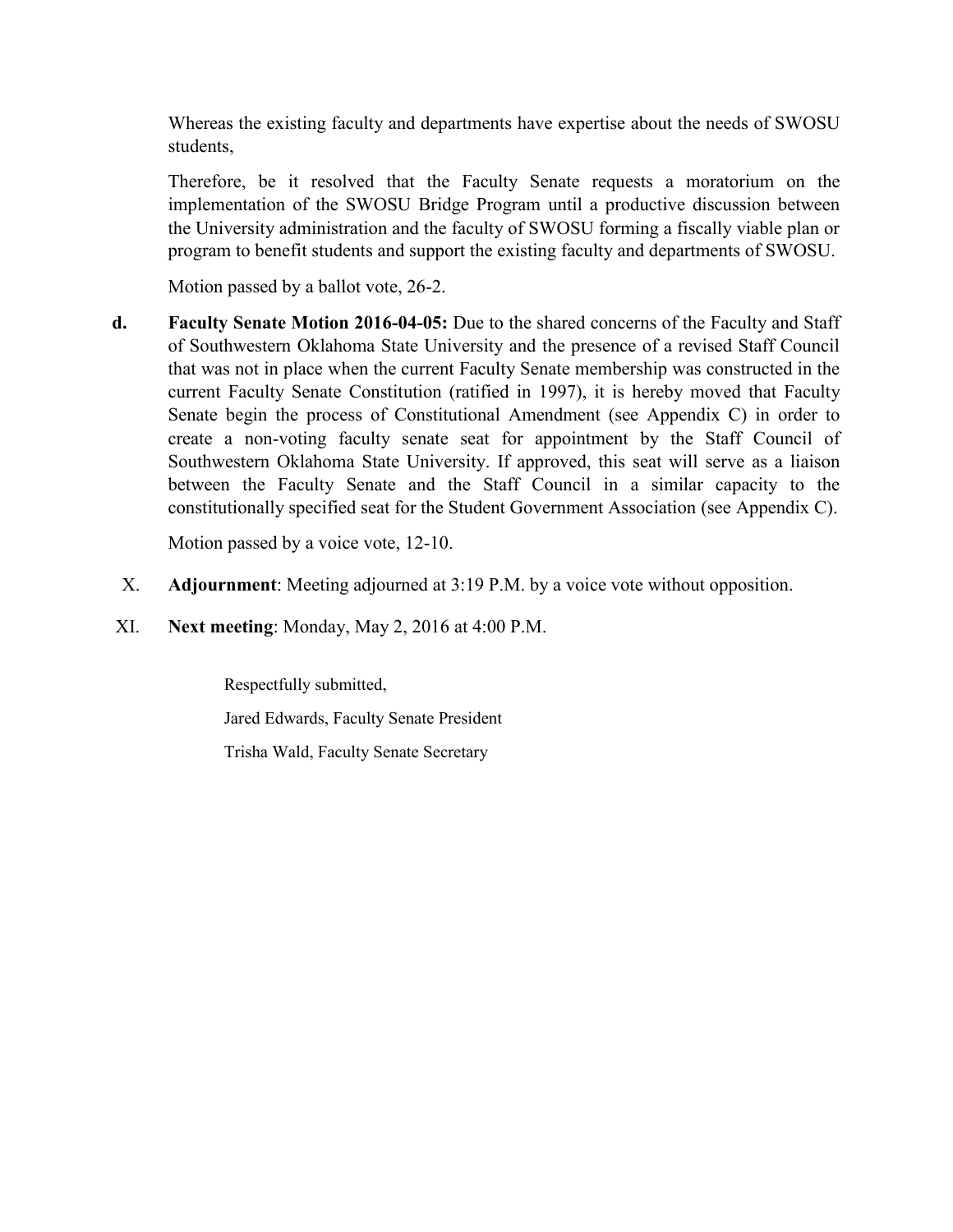### **Appendix A - SPRING 2016 FACULTY SENATE COMMITTEE SLATE BALLOT -- APPROVED**

- I. FS President-Elect: Jerry Dunn
- II. FS Secretary-Treasurer: Karen Sweeney
- III. Academic Appeals
	- a. Lisa Friesen
		- b. Warren Akers
		- c. Tammy Blatnick
		- d. Jon Henrikson
		- e. Yu-Ling Chen
- IV. Academic Suspension Appeals Council
	- a. Ron Koehn
	- b. Meri Hix
	- c. Dan Brown
- V. Appellate Committee on Dismissal of Tenured Faculty and Grievance Committee
	- a. John Hayden
	- b. Trevor Ellis
	- c. E.K. Jeong
	- d. Barry Gales
	- e. Erin Callen
- VI. Benefits
	- a. ARTS & SCIENCES: Denis Trubitsyn
	- b. PROF. & GRADUATE: Holly McKee
	- c. PHARMACY: Lisa Appeddu
- VII. Bernhardt
	- a. ARTS & SCI: Kevin Collins
	- b. PROF. & GRAD: Amanda Evert
	- c. ASSOC. & APPLIED: Sheana Thompson
	- d. COP: Les Ramos
- VIII. Campus Environment
	- a. Phillip Fitzsimmons
- IX. Excellence in Teaching and Learning Committee
	- a. ARTS & SCI: Shelley Martinson
	- b. PROF. & GRAD: Sharon Lawrence
	- c. PHARMACY: Melanie Claborn
- X. Faculty Development
	- a. ARTS & SCI: Guy Biyogmam
	- b. ASSOC. & APPLIED: Terry Ford
- XI. Financial Assistance Advisory & Appeals
	- a. Jieun Chang
- XII. Intellectual Property
	- a. 2 yr terms -- Tim Hubin, Horrick Sharma, Trevor Ellis
	- b. 1 yr terms -- Ted Brown, Brian Rickel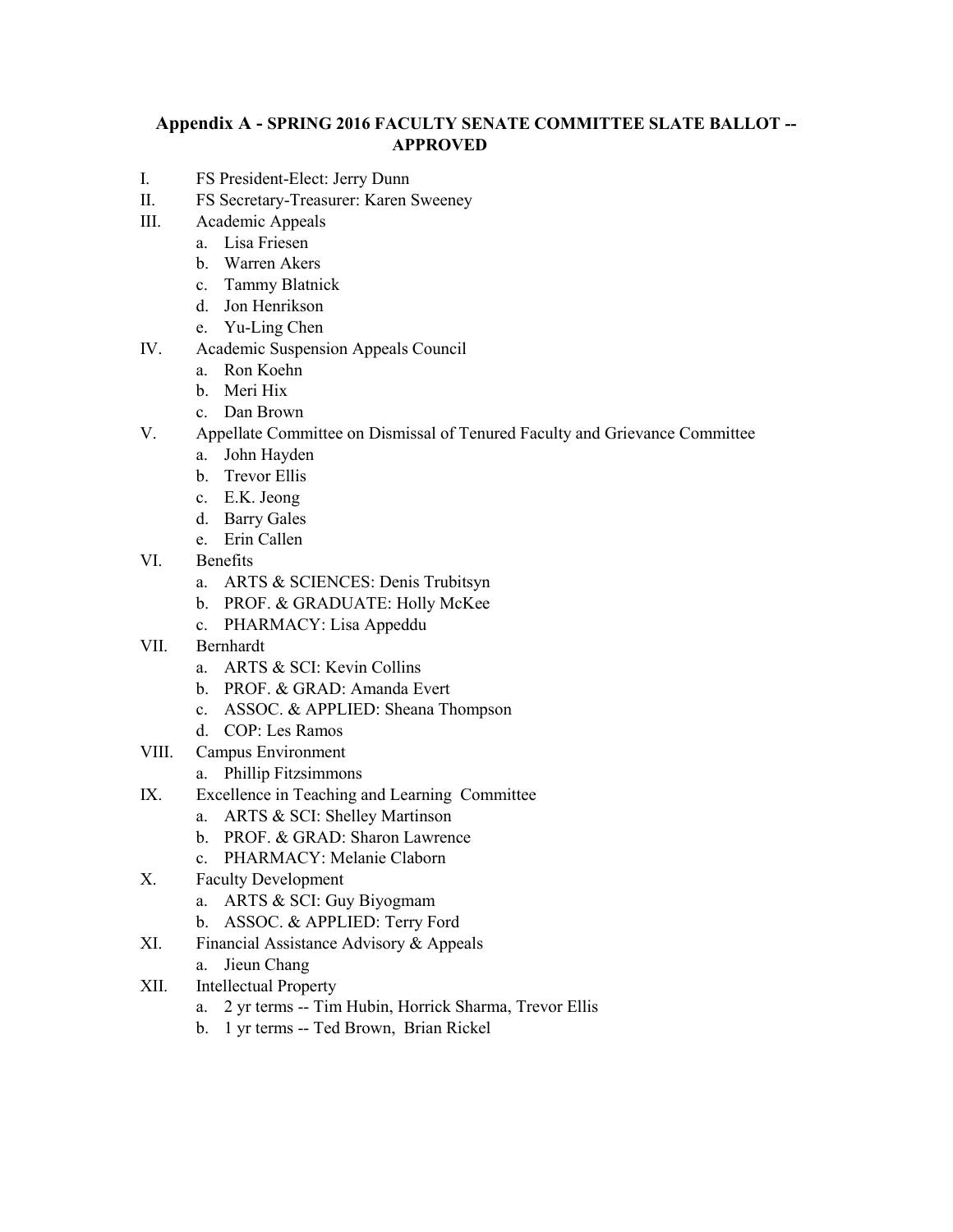### Appendix B

Whereas the faculty must play a central role in developing curriculum,

Whereas the SWOSU Bridge Program was formulated and implemented with minimal faculty input,

Whereas the formulation, implementation, and criterion for assessment of the program has remained opaque

Whereas relevant academic departments are shut out from evaluating the feasibility of the new program,

Whereas the proposed Bridge Program falls outside any existing academic unit,

Whereas the Bridge Program could incur extra costs of adjunct faculty, and administrators,

Whereas the existing faculty and departments have expertise about the needs of SWOSU students,

Therefore, be it resolved that the Faculty Senate requests a moratorium on the implementation of the SWOSU Bridge Program until a productive discussion between the University administration and the faculty of SWOSU forming a fiscally viable plan or program to benefit students and support the existing faculty and departments of SWOSU.